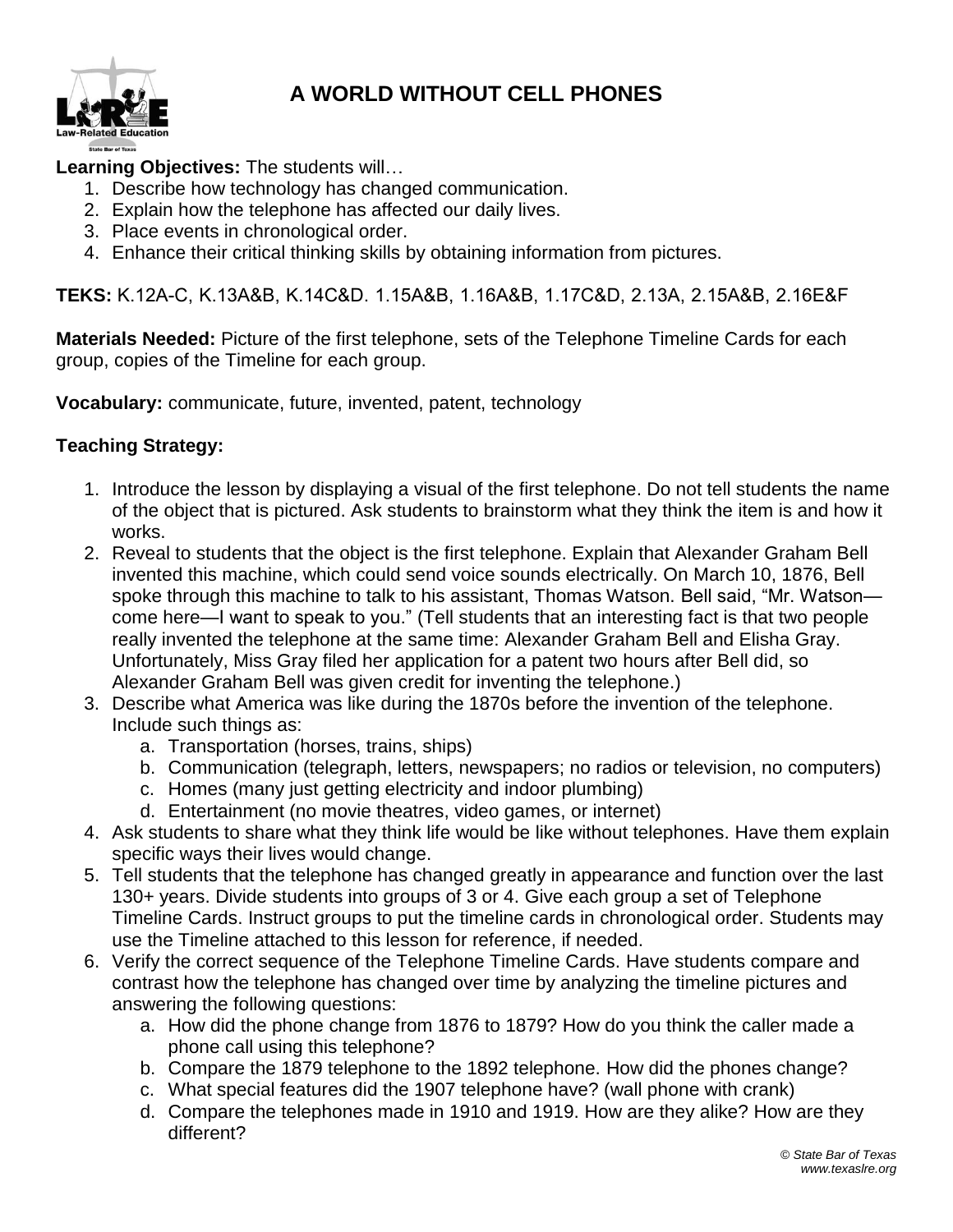- e. What changes were made in the 1937 telephone compared to the phone from 1919?
- f. In 1954 phones came in colors other than black. Do you think they were popular? Why or why not?
- g. The 1964 telephone had a very special feature. What was it? What would be the advantage of having push buttons on a phone?
- h. Compare the 1964 telephone to the 1992 phone. How are they alike? How are they different?
- i. Now most people have cell phones. What other things do cell phones do that phones from the past didn't do? What differences do cell phones make in the lives of the members of your family today?
- 7. Conclude the lesson by having students complete the following open-ended sentence stem: "The invention of the telephone changed the way people communicate because ......"

#### **Extension for Gifted/Talented:**

Have students draw a picture of what they think telephones or cell phones will look like in the future. Students should label the picture to explain the special features of the phone.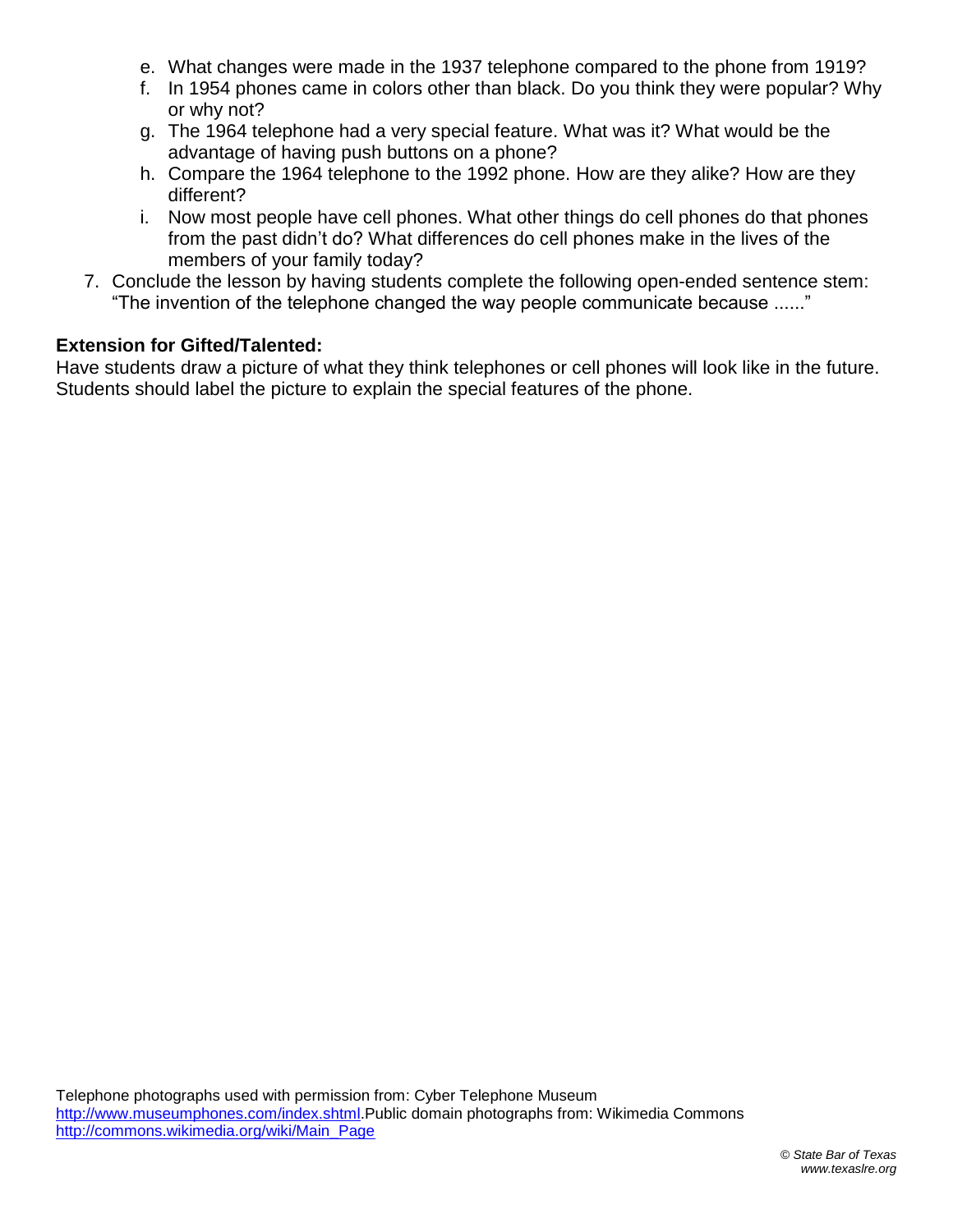### **WHAT IS THIS?**

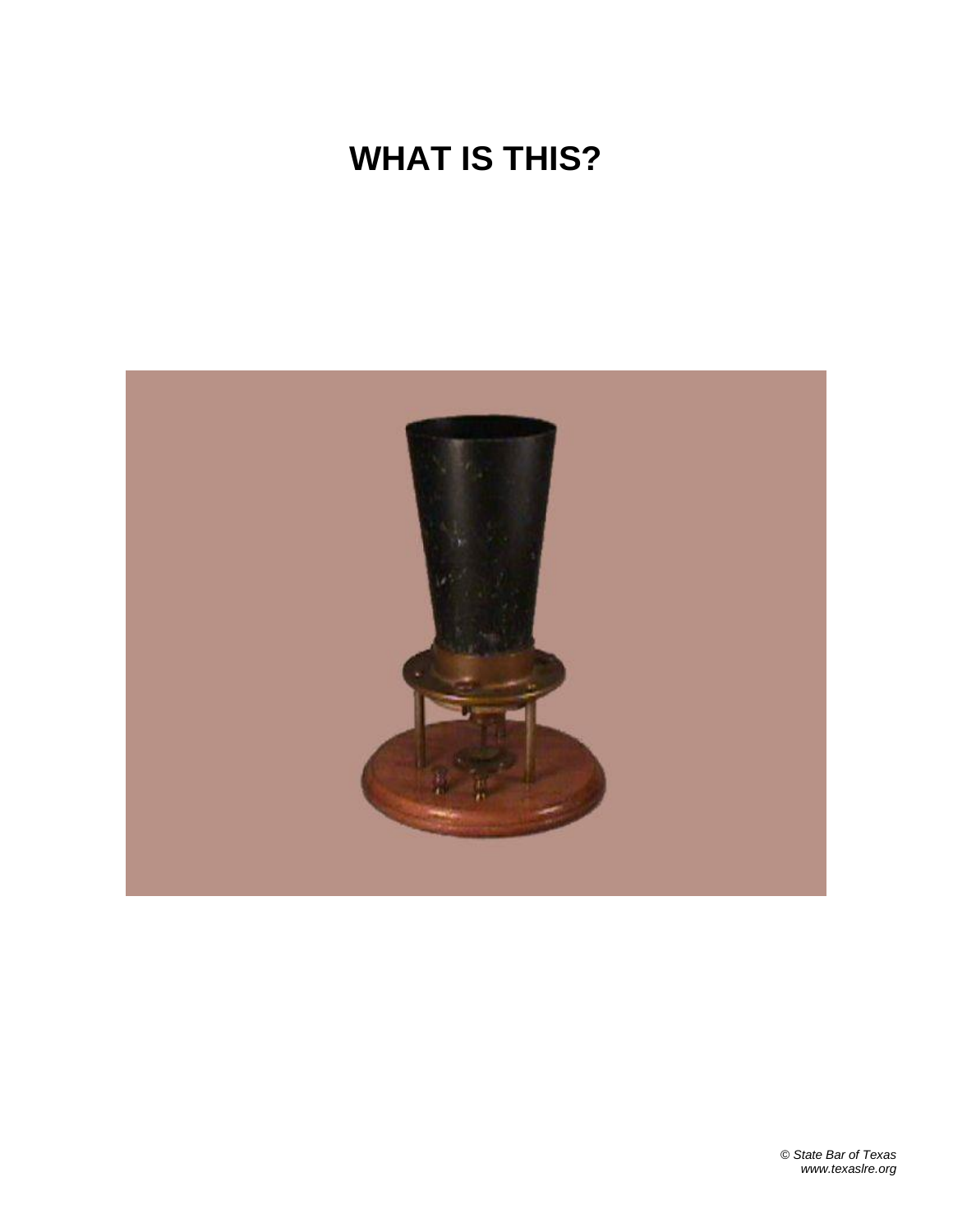### **TELEPHONE TIMELINE CARDS**



1876 1879









1885 1892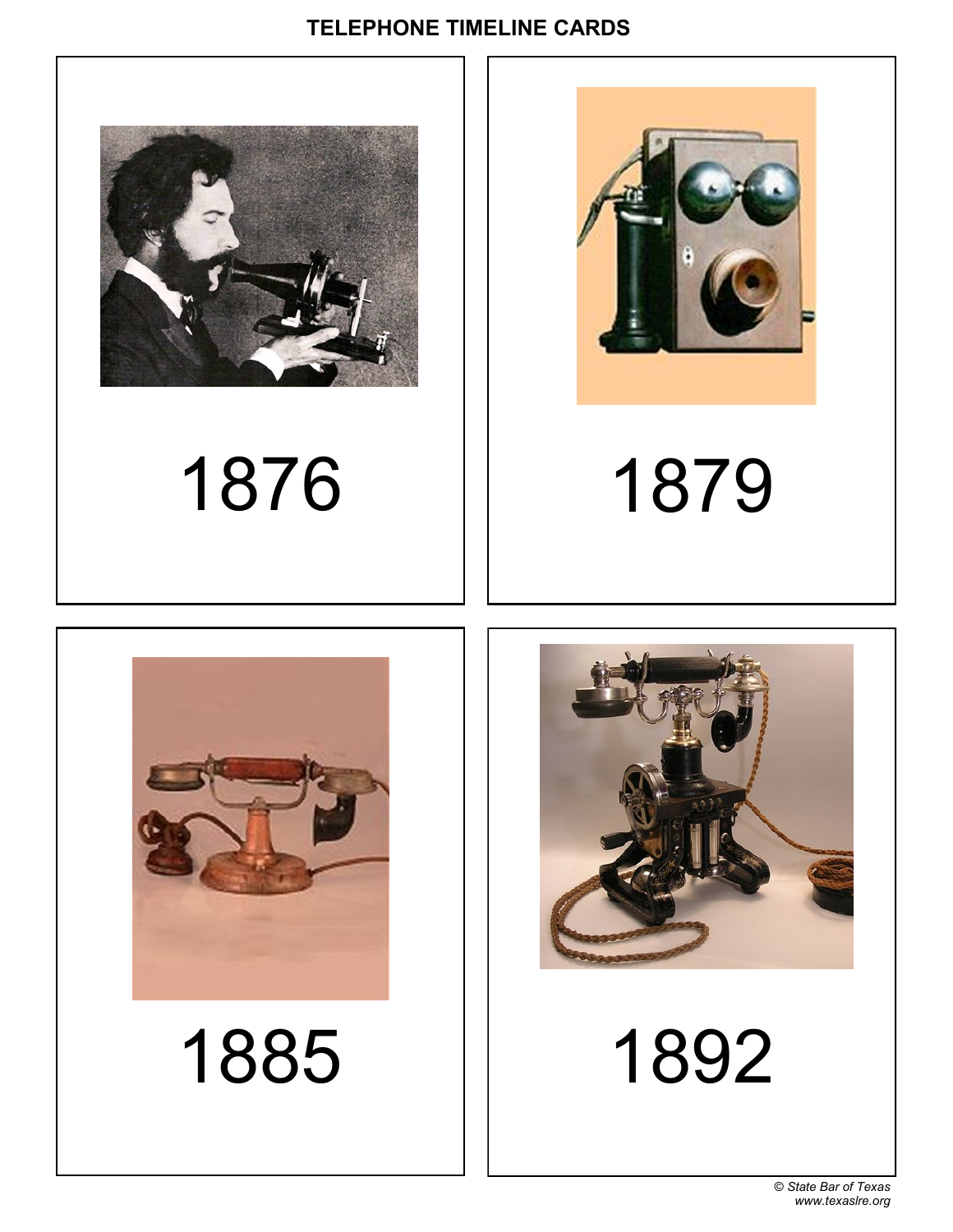

## 1907 1910







## 1919 1937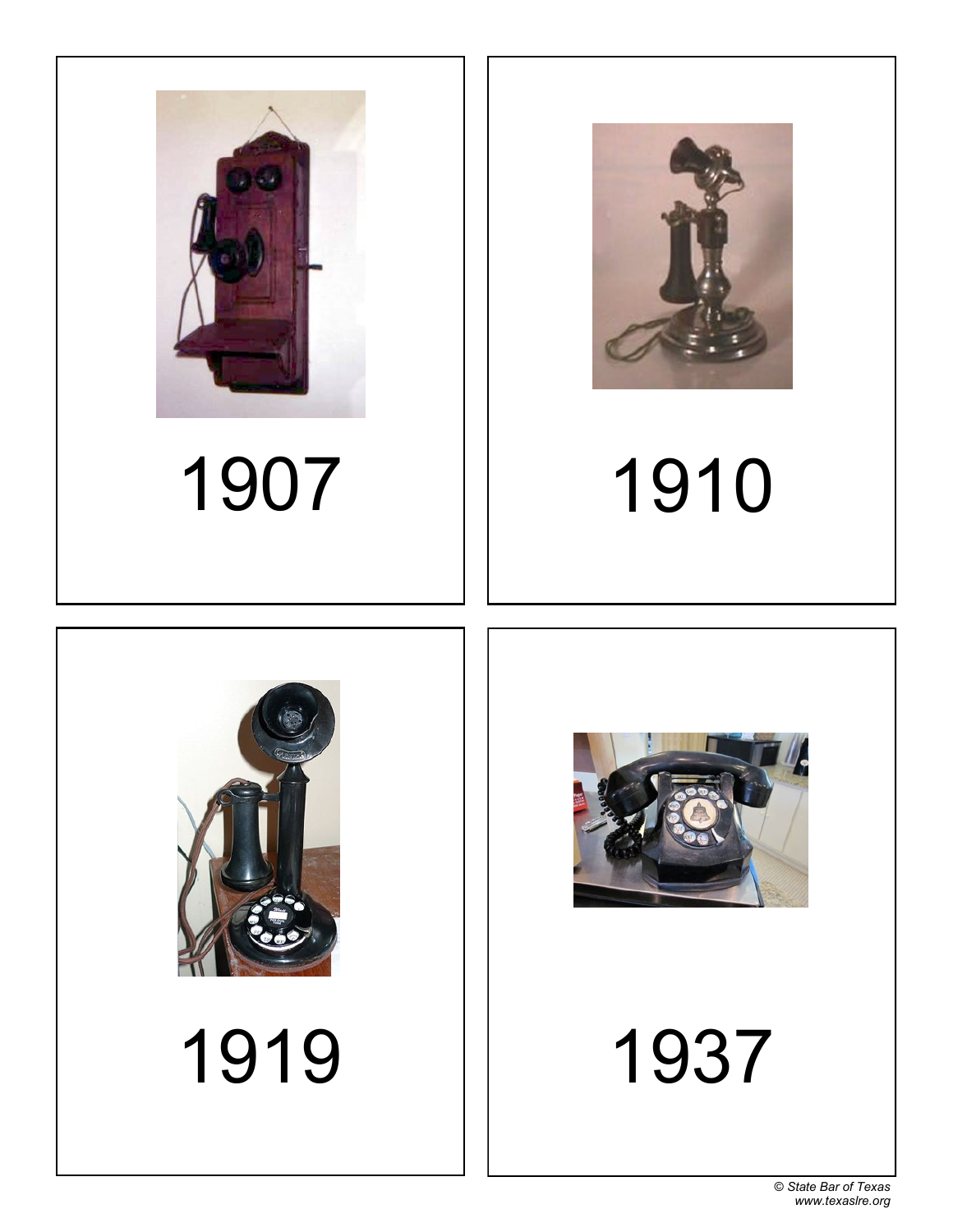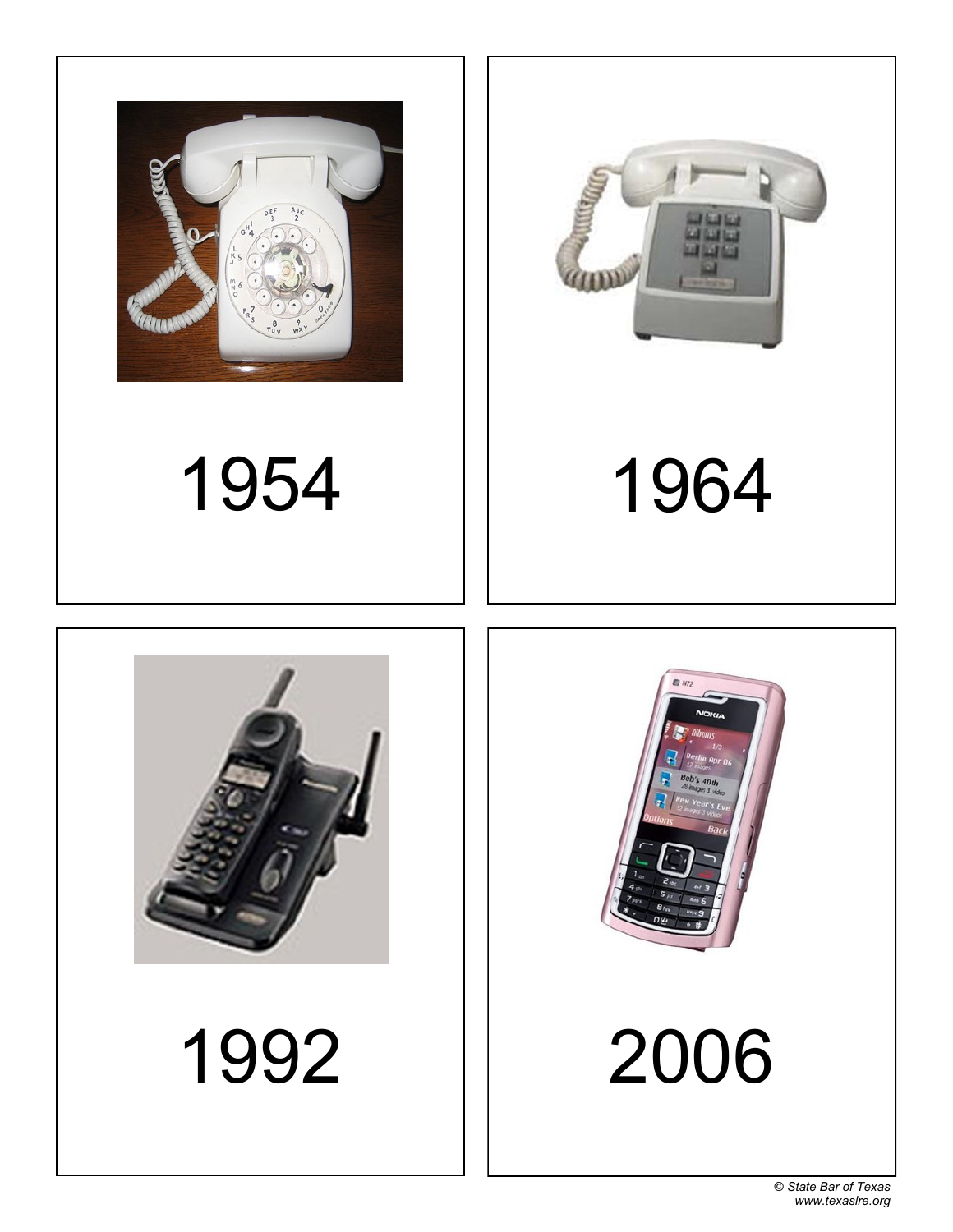

# Today